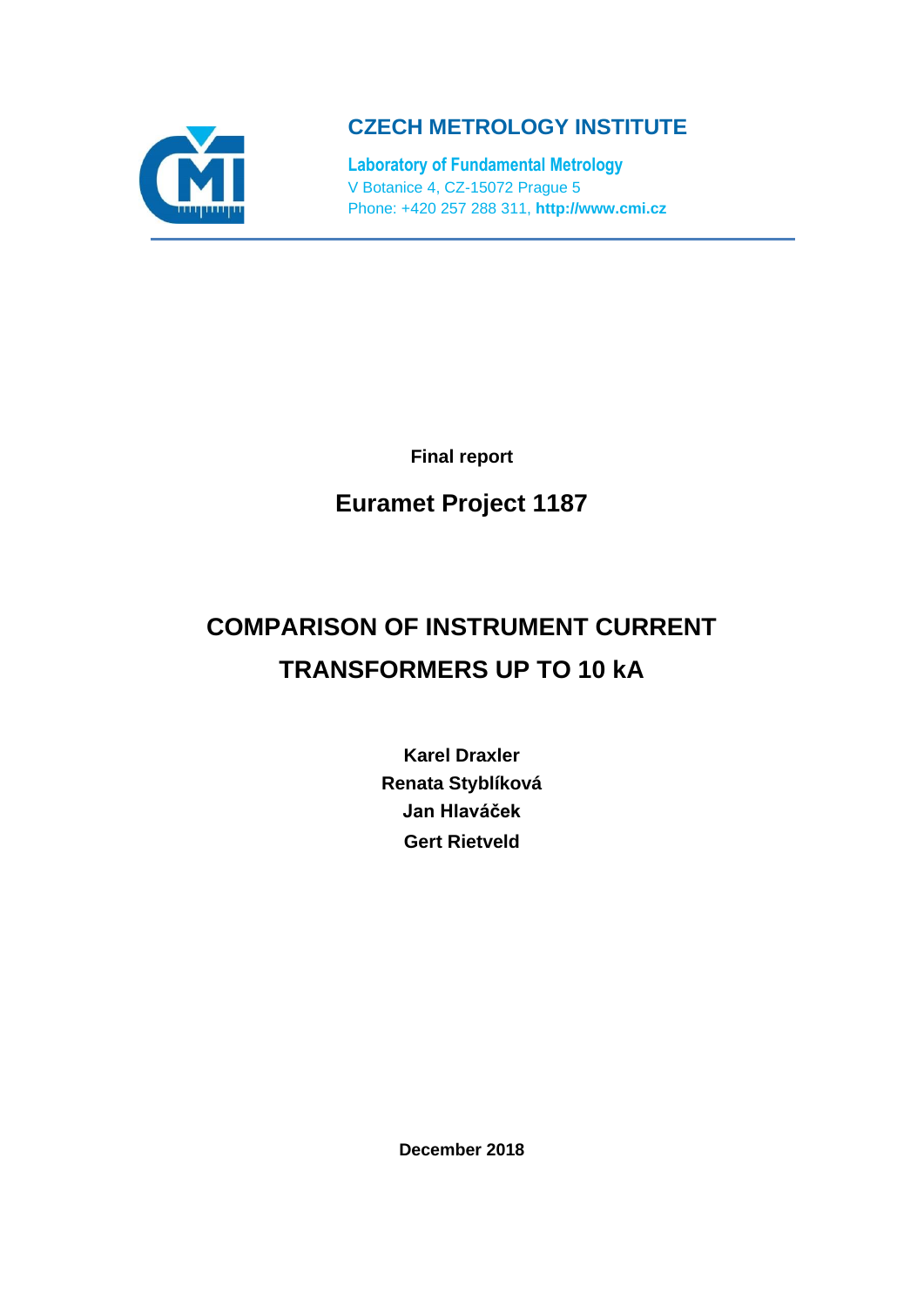# **1. Introduction**

AC current ratio is one of two basic parameters in the area of metrology of instrument transformers and it is very important by the measurement of electric energy. In trade with electric energy it is important to ensure the accuracy of measurement. So it is necessary to compare national standards of European states.

The relevant quantity for the measurement of AC current is the ratio of the primary and secondary current, which is a complex value. The errors of this ratio are given as the ratio error and phase displacement. These two quantities are a subject of this international comparison.

This comparison was proposed in order to demonstrate the capabilities of the NMIs in Europe in the area of AC current ratio measurement.

# **2. Transfer standard**

# **Standard Current Transformer I 523** [1]**:**

Rated primary current: (4-5-6-8-10) kA Rated secondary current: 5 A Rated burden: 15 VA resistive Ser. number: 18/1981 Class: 0.05 Mass: approx. 24 kg



**Fig. 1. Travelling standard**

# **3. Quantity to be measured**

Quantity to be measured is the current ratio error  $\varepsilon_I$  and phase displacement  $\delta_I$ . The current ratio error  $(g)$  is defined as:

$$
\varepsilon_{\rm I} = \frac{I_{\rm S} \cdot K_{\rm I} - I_{\rm P}}{I_{\rm P}} \cdot 10^6 \tag{1}
$$

where  $\varepsilon_I$  is current ratio error (ppm),

*I<sup>P</sup>* actual value of the primary current (V),

*I<sub>S</sub>* actual value of the secondary current (V),

*K<sup>I</sup>* transformation ratio (-).

The phase displacement  $\delta$ <sup>[</sup> (' or µrad) is defined as the phase difference between the secondary *I<sup>S</sup>* and primary *I<sup>P</sup>* currents. The phase displacement is considered as positive when the secondary current phasor *I<sup>S</sup>* leads the primary current phasor.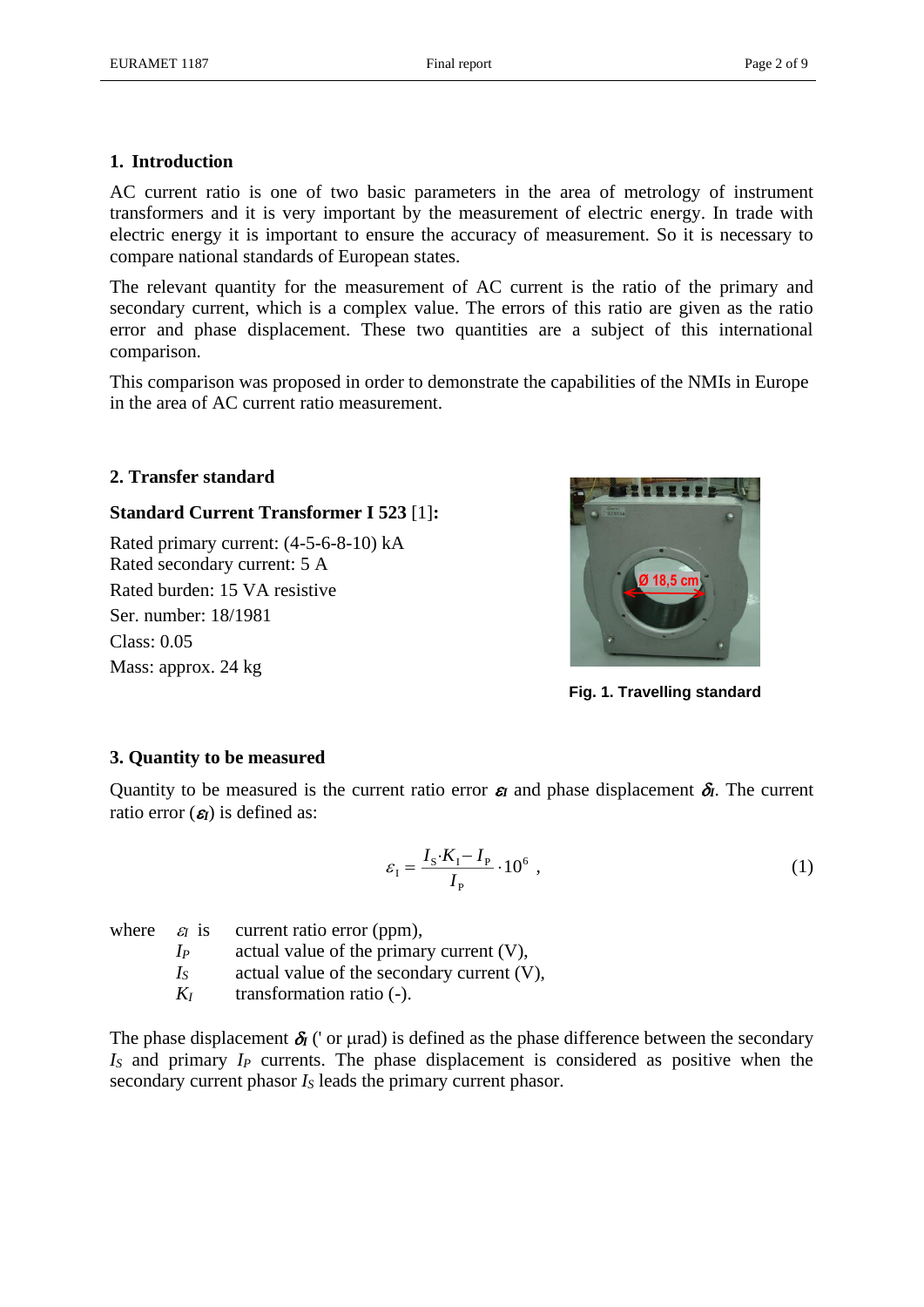# **4. Organization of the comparison**

# **4. 1. Pilot laboratory**

Czech Metrology Institute Laboratory of Fundamental Metrology Department of Electromagnetic Quantities Renata Styblikova, Karel Draxler, Jan Hlaváček V Botanice 4 150 72 Prague 5 Czech Republic E-mail: [rstyblikova@cmi.cz](mailto:jkupec@cmi.cz) Phone: +420 257 288 335 Fax:  $+420\,257\,328\,077$ 

# **4. 2. Supporting group**

INRIM Torino, Italy – Gabriella Crotti [g.crotti@inrim.it] NPL Teddington, United Kingdom – Adrian Wheaton [adrian.wheaton@npl.co.uk] SP Boras, Sweden – Anders Bergman [anders.bergman@sp.se] VTT Espoo, Finnland – Jari Hällström [Jari.Hallstrom@vtt.fi]

# **4. 3. Participants**

BEV Vienna, Austria – Michael Schnaitt [michael.schnaitt@bev.gv.at] BIM Sofia, Bulgaria – Emil Dimitrov [e.dimitrov@bim.government.bg] CMI Prague, Czech Republic – Renata Styblíková [rstyblikova@cmi.cz] DMDM Belgrade, Serbia – Tanja Cincar-Vujovic [tanjacincar@dmdm.rs] GUM Warsaw, Poland – Boguslaw Paczek [b.paczek@gum.gov.pl] INRIM Torino, Italy – Gabriella Crotti [g.crotti@inrim.it] LCOE Madrid, Spain – Ricardo Martín [RMartin@lcoe.etsii.upm.es] LNE Paris, France – Isabelle Blanc [isabelle.blanc@lne.fr] METAS Bern, Switzerland – Christian Mester [Christian.Mester @metas.ch] NPL Teddington, United Kingdom – Adrian Wheaton [adrian.wheaton@npl.co.uk] PTB Braunschweig, Germany – Enrico Mohns [Enrico.Mohns@ptb.de] RISE (SP) Boras, Sweden - Anders Bergman [anders.bergman@sp.se] UME Gebze, Turkey - Hüseyin Çayci [Huseyin.CAYCI@ume.tubitak.gov.tr] VSL Delft, the Netherlands – Gert Rietveld [grietveld@vsl.nl] VTT MIKES Espoo, Finland – Jari Hällström [jari.hallstrom@vtt.fi]

# **4.4. Circulation scheme and time schedule**

Four weeks were allowed for each participant and includes transportation time to the next participant. The circulation scheme and time schedule are shown in the Table 1.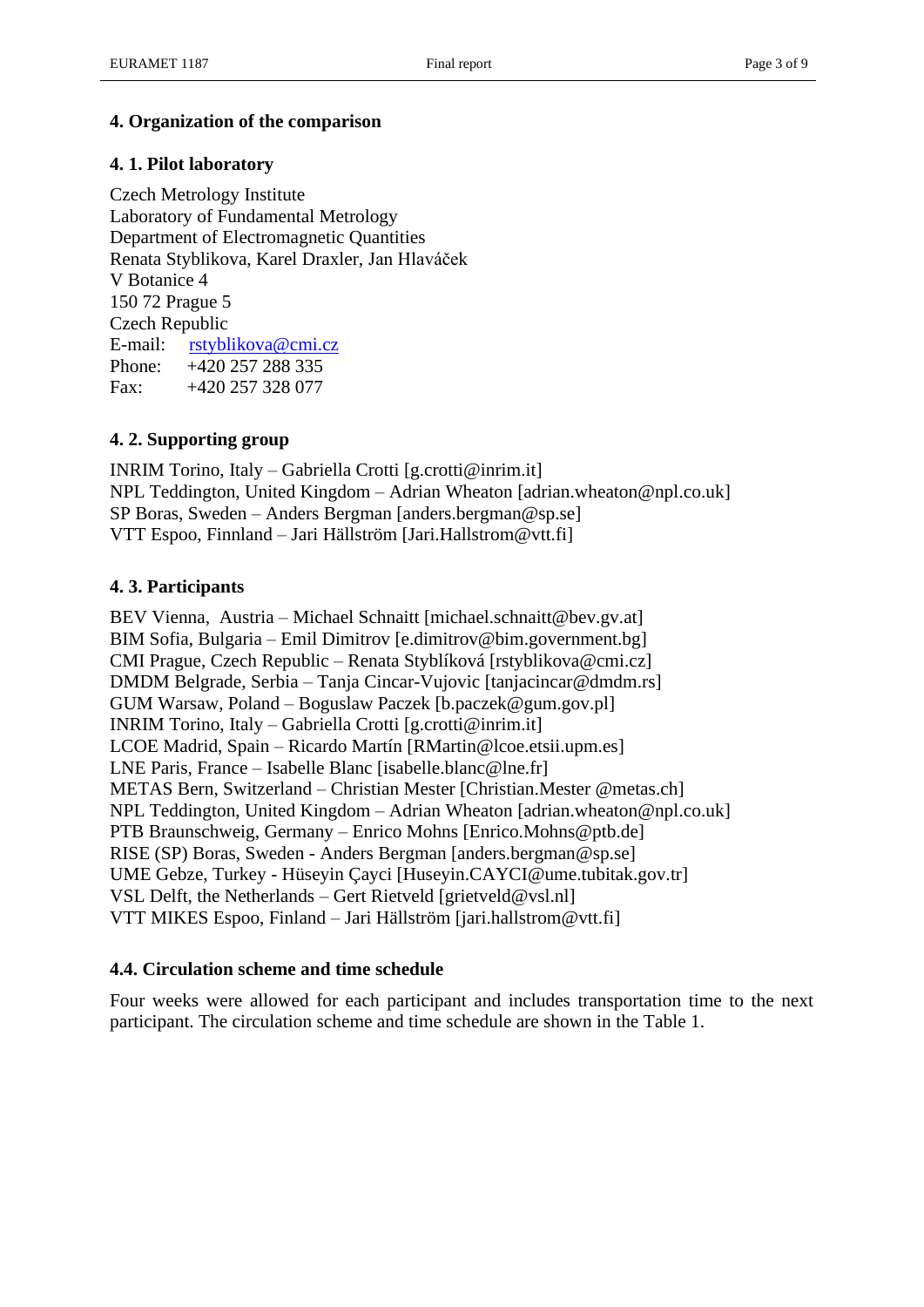| Participant                    | <b>Measurement date</b> | <b>Results delivered</b> |
|--------------------------------|-------------------------|--------------------------|
| CMI Prague, Czech Republic     | October 2011            | October 2011             |
| METAS Bern, Switzerland        | March 2012              | October 2012             |
| BEV Vienna, Austria            | April 2012              | November 2013            |
| DMDM Belgrade, Serbia          | May 2012                | May 2012                 |
| LCOE Madrid, Spain             | June 2012               | <b>July 2012</b>         |
| PTB Braunschweig, Germany      | December 2012           | November 2014            |
| CMI Prague, Czech Republic     | January 2013            | January 2013             |
| LNE Paris, France              | March 2013              | February 2015            |
| NPL Teddington, United Kingdom | April, May 2013         | <b>July 2013</b>         |
| RISE (SP) Boras, Sweden        | June 2013               | January 2014             |
| <b>INRIM Torino, Italy</b>     | June, July 2013         | <b>July 2015</b>         |
| GUM Warshaw, Poland            | July, August 2013       | September 2013           |
| LNE Paris, France              | November 2013           | February 2015            |
| VSL Delft, the Netherlands     | December 2013           | November 2014            |
| VTT MIKES Espoo, Finnland      | February 2014           | November 2014            |
| BIM Sofia, Bulgaria            | April 2014              | November 2014            |
| <b>UME Gebze, Turkey</b>       | <b>July 2014</b>        | November 2014            |
| LNE Paris, France              | April 2016              | May 2016                 |
| CMI Prague, Czech Republic     | May 2016                | May 2016                 |

**Table 1. Time schedule**

# **4. 5. Transportation**

Participants were responsible for arranging transportation to the next participant. Transportation was each laboratory's own responsibility and cost.

The transfer standard was packed in a wooden container with dimensions (75x50x28) cm, weight approx. 40 kg. The container did not need to be transported personally because the standard is rather robust device.

# **5. Measurements**

# **5.1. Measurement conditions**

The travelling transformer has ratios of rated currents (4-5-6-8-10) kA/5 A. Each laboratory measured those ratios that are within its capabilities. On the lowest and the highest ratios that could be measured, results were obtained for two burdens (5 VA and 15 VA at unity power factor). For intermediate ratios results were given for one burden only (15 VA at unity power factor). The measuring points were  $I_M$ : (120, 100, 50, 20, 10, 5 & 2) % (1 % optional) of rated current value *IR*. Measurements were performed at 50 Hz frequency. It was recommended to keep the value of connected burden and its power factor within 3 % of the nominal values and establish it with an uncertainty better than 0.5 %.

For correct determining the reference value was necessary – see Fig. 2.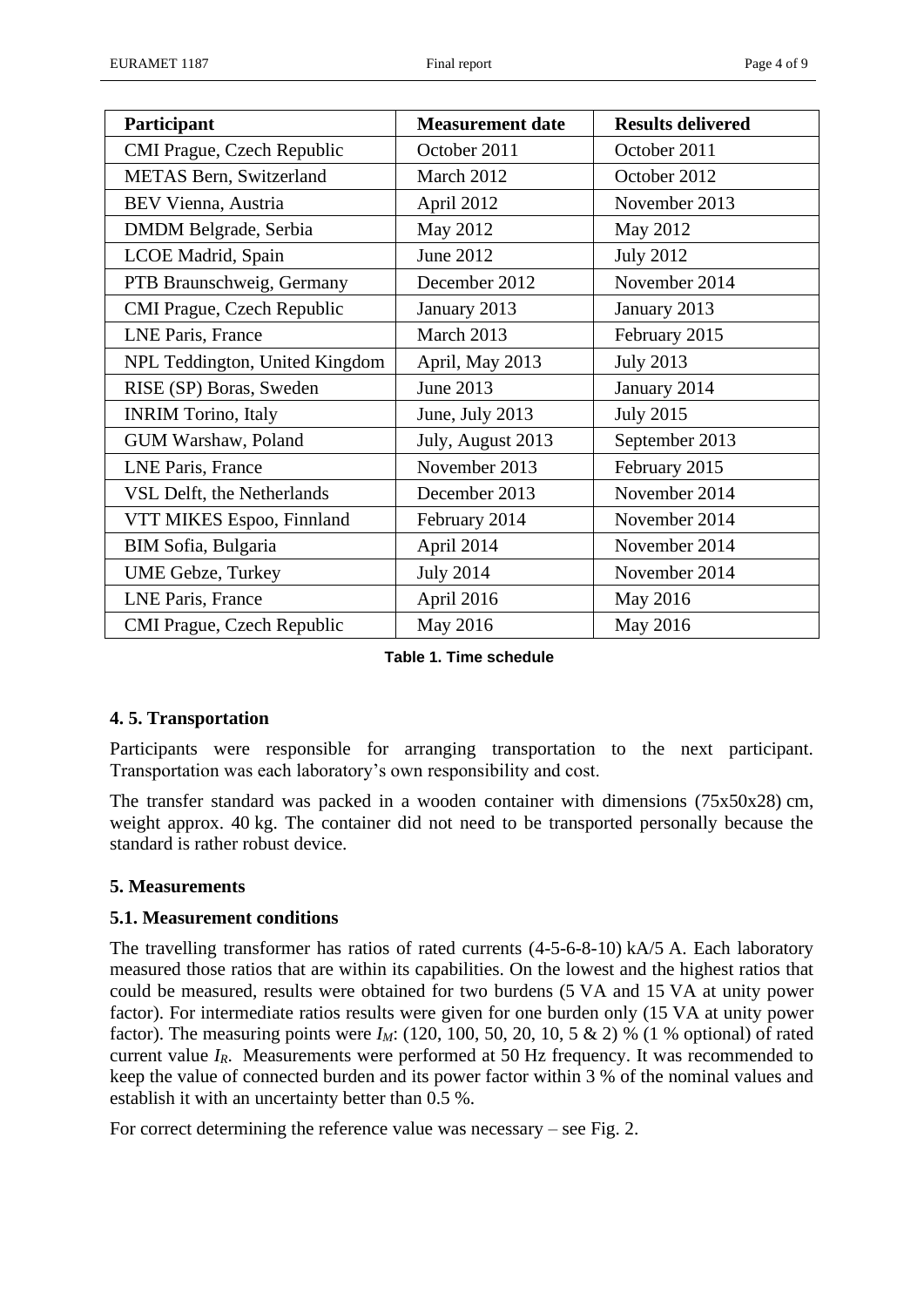

**Fig. 2. Recommended arrangement of primary circuit**

- − Use a primary conductor with a circular cross-section and to place it in the centre of transformer opening with maximum deviation 10 mm. An unsymmetrical position causes a big measurement error.
- When using more parallel primary conductors it was necessary to fix them in to a concentric bundle and place it to the centre of transformer opening.
- Use two return conductors placed symmetrically with the longitudinal axis of the primary conductor in the distance at least 60 cm from the longitudinal axis the primary conductor.
- − The recommended time for adjusting of the primary current from zero to 120% *I*<sup>R</sup> was maximally 40 seconds. Errors needed to be read immediately after adjusting of the primary current. Then the primary current was immediately decreased on the value 100%  $I_R$  and 50%  $I_R$ , respectively.
- When the comparative method with a standard was used it was recommended to provide the each measurement twice. The second measurement should be performed with commutated (swapped) primary conductors, especially for measuring points less than 20% *I*R. This could be also achieved by swapping of primary winding of a supply transformer. The result of measurement was then given as the mean value of the two measurements.

# **5.2. Ambient conditions**

The standard transformer should be kept in the laboratory before the measurements for such a time that it reaches stable temperature. It was recommended to keep the ambient temperature on the value 23 °C  $\pm$  2 °C. The relative humidity was reported.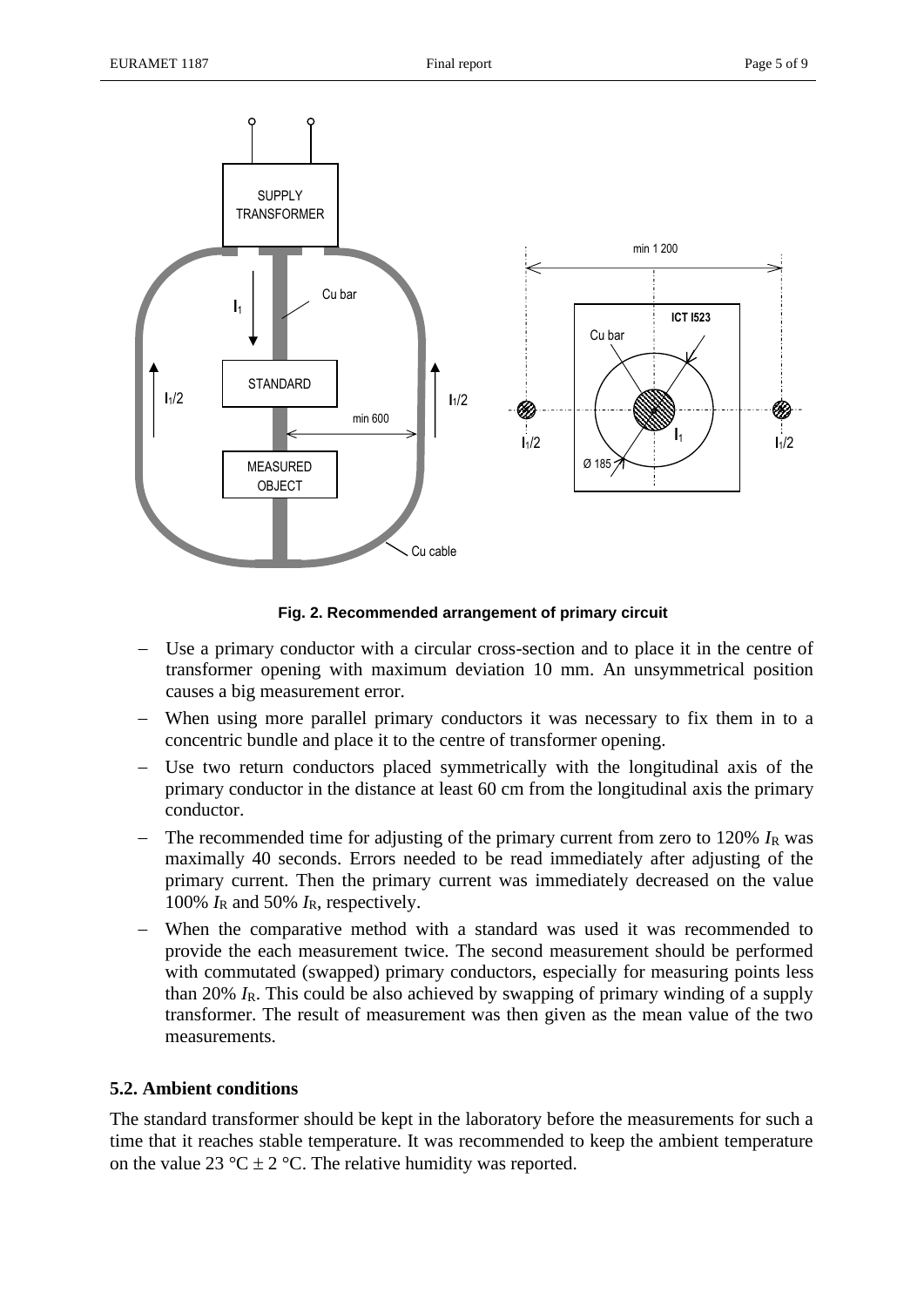The data of the ambient conditions during the measurements are given in the measurement report.

#### **5.3. Measuring methods**

The participating laboratories followed their usual measurement procedure to achieve their best measurement capabilities with respect to the allowed time frame for the comparison. Measurement results of individual laboratories included also a description of the method used and a layout of the primary current circuit with dimensions.

#### **5.4. Uncertainty of measurement**

All participants provided their results with the associated uncertainty of measurement and a complete uncertainty budget. The uncertainty of the measurement was determined according to the ISO Guide to the Expression of Uncertainty in Measurement (GUM). All participants supplied a statement of traceability in SI units.

#### **6. Results of measurement**

#### **6. 1. Method of result evaluation**

The participating laboratories reported the measurement results including uncertainties to the pilot laboratory CMI in Prague, where they were evaluated according to [2], [3], [4] and [5]. The pilot laboratory calculated the resulting comparison reference value (CRV) as the weighted mean according to the formula

$$
\varepsilon_r = \frac{\sum_{L=1}^n \varepsilon_L u^{-2} (\varepsilon_L)}{\sum_{L=1}^n u^{-2} (\varepsilon_L)}, \qquad \delta_r = \frac{\sum_{L=1}^n \delta_L u^{-2} (\delta_L)}{\sum_{L=1}^n u^{-2} (\delta_L)}, \qquad (2)
$$

where  $\varepsilon_r$ ,  $\delta_r$  are reference values for the ratio error and phase displacement,

 $\epsilon_L$ ,  $\delta_L$ , are results of ratio error and phase displacement of each participating laboratory,

 $u(\varepsilon_L)$ ,  $u(\delta_L)$  are standard deviations (standard uncertainties) of the ratio error and phase displacement results as reported by the individual laboratories,

*n* is the number of participating laboratories.

The standard uncertainties of the CRV for the ratio error  $u(\varepsilon_r)$  and the phase displacement  $u(\delta_r)$  are given by the formulae

$$
u(\varepsilon_r) = \frac{1}{\sqrt{\sum_{L=1}^{n} u^{-2}(\varepsilon_L)}} , \qquad u(\delta_r) = \frac{1}{\sqrt{\sum_{L=1}^{n} u^{-2}(\delta_L)}} .
$$
 (3)

The expanded uncertainties of the reference values for the ratio error  $U(\epsilon_r)$  and the phase displacement  $U(\delta_r)$  for a coverage factor  $k = 2$  (95 % confidence level) are

$$
U(\varepsilon_r) = 2 \cdot u(\varepsilon_r), \quad U(\delta_r) = 2 \cdot u(\delta_r). \tag{4}
$$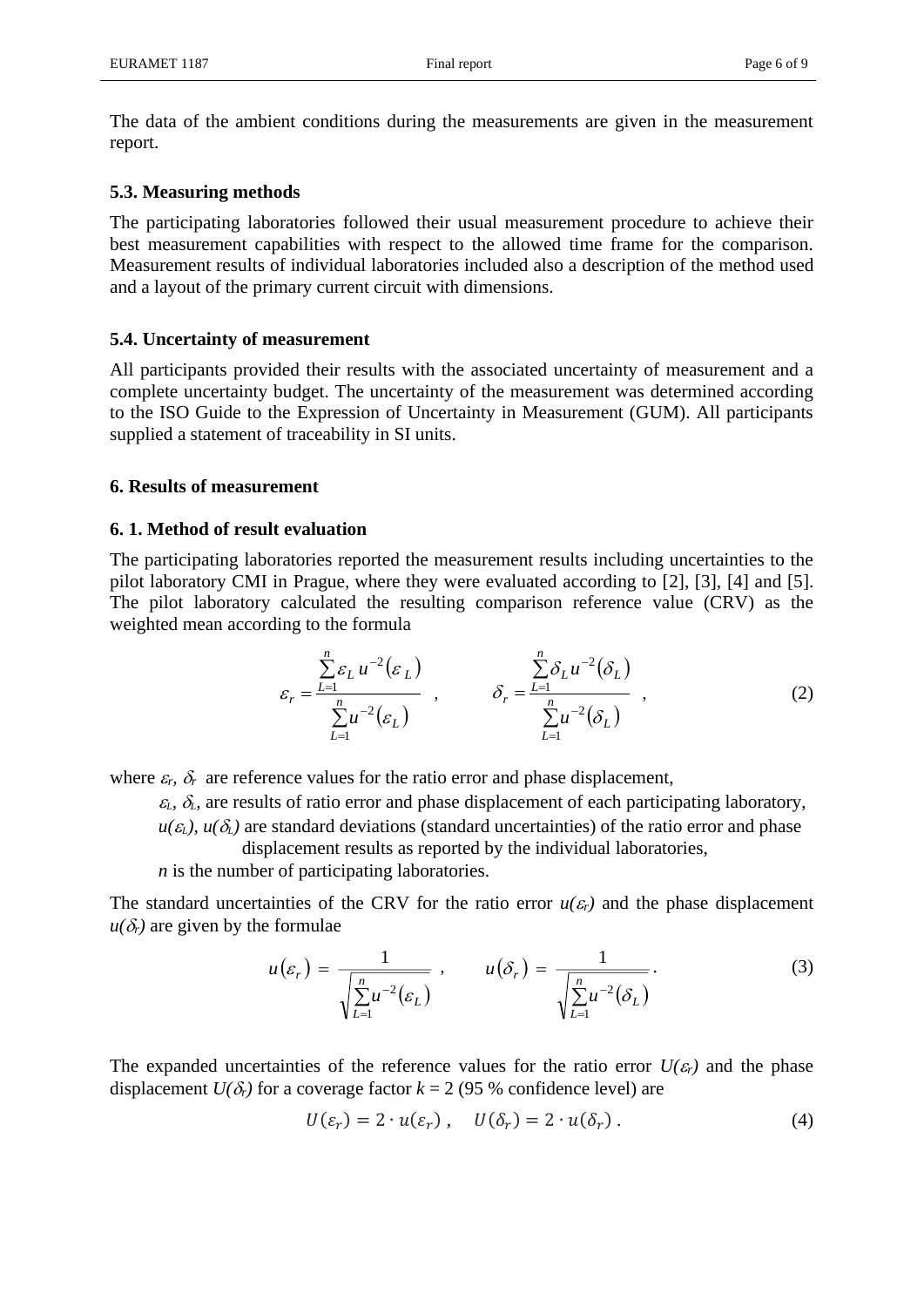$$
\Delta \varepsilon = \varepsilon_L - \varepsilon_r \ , \qquad \Delta \delta = \delta_L - \delta_r \ . \tag{5}
$$

The uncertainties of these differences are

$$
u(\Delta \varepsilon) = \sqrt{u^2(\varepsilon_L) - u^2(\varepsilon_r)}, \quad u(\Delta \delta) = \sqrt{u^2(\delta_L) - u^2(\delta_r)}
$$
(6)

and the expanded uncertainties of these differences  $(k = 2)$  are given as

$$
U(\Delta \varepsilon) = 2 \cdot u(\Delta \varepsilon), \quad U(\Delta \delta) = 2 \cdot u(\Delta \delta).
$$
 (7)

After remarks of some participating laboratories the uncertainty of the difference  $u(\Delta \varepsilon)$  resp.  $u(\Delta\delta)$  was expanded by a transfer standard stability during the whole comparison. These stability changes were evaluated according to pilot laboratory results measured in years 2011, 2013 and 2016 [6]. The participants recommended changes of the parameters expressed as a transfer standard uncertainty  $u(\epsilon_{std})$  for ratio error and  $u(\delta_{std})$  for phase displacement.

The pilot laboratory evaluated components of ratio error  $u(\epsilon_{std})$  and phase displacement  $u(\delta_{std})$ . The uncertainty of the difference  $u(\Delta \varepsilon)$  and  $u(\Delta \delta)$  according to (6) may be then expressed with respect to the transfer standard uncertainty as

$$
u(\Delta \varepsilon_{std}) = \sqrt{u^2(\varepsilon_L) + u^2(\varepsilon_{std}) - u^2(\varepsilon_r)}, \ \ u(\Delta \delta_{std}) = \sqrt{u^2(\delta_L) + u^2(\delta_{std}) - u^2(\delta_r)} \tag{8}
$$

The confidence coefficients were calculated for all laboratories according to the following formulae

$$
E(\varepsilon) = \frac{|\Delta \varepsilon|}{2 \cdot u(\Delta \varepsilon_{std})}, \quad E(\delta) = \frac{|\Delta \delta|}{2 \cdot u(\Delta \delta_{std})}.
$$
 (9)

Results with  $E > 1.0$  (outliers) are underlined in the tables and were extracted from calculation of the corrected  $CRV_C$  – see eq. (2), i.e. their contributions in the sum operations (2) were null. The CRV<sub>C</sub> calculated such a way ( $\varepsilon_{rC}$  and  $\delta_{rC}$ ) were used for following calculation.

$$
\Delta \varepsilon_C = \varepsilon_L - \varepsilon_{rC}, \qquad \Delta \delta_C = \delta_L - \delta_{rC}. \tag{10}
$$
\n
$$
u(\Delta \varepsilon_{std C}) = \begin{cases} \sqrt{u^2(\varepsilon_L) + u^2(\varepsilon_{std}) - u^2(\varepsilon_{rC})}, & E \le 1.0\\ \sqrt{u^2(\varepsilon_L) + u^2(\varepsilon_{std}) + u^2(\varepsilon_{rC})}, & E > 1.0 \end{cases},
$$
\n
$$
u(\Delta \delta_{std C}) = \begin{cases} \sqrt{u^2(\delta_L) + u^2(\delta_{std}) - u^2(\delta_{rC})}, & E \le 1.0\\ \sqrt{u^2(\delta_L) + u^2(\delta_{std}) + u^2(\delta_{rC})}, & E > 1.0 \end{cases} \tag{11}
$$

where  $\varepsilon_{rC}$  and  $\delta_{rC}$  are CRV<sub>C</sub>'s, calculated according to the eq. (2) without contribution of outliers, i.e. without participants which have  $E > 1.0$ . As the outliers are no longer correlated with the CRV<sub>C</sub>, the formulae for their uncertainties  $u(\Delta \varepsilon_{stdC})$  and  $u(\Delta \delta_{stdC})$  change in case of the confidence coefficient value  $E > 1.0$ .

Corrected confidence coefficients were then calculated by the following formulae

$$
E_C(\varepsilon) = \frac{|\Delta \varepsilon_C|}{2 \cdot u(\Delta \varepsilon_{std C})}, \quad E_C(\delta) = \frac{|\Delta \delta_C|}{2 \cdot u(\Delta \delta_{std C})}.
$$
 (12)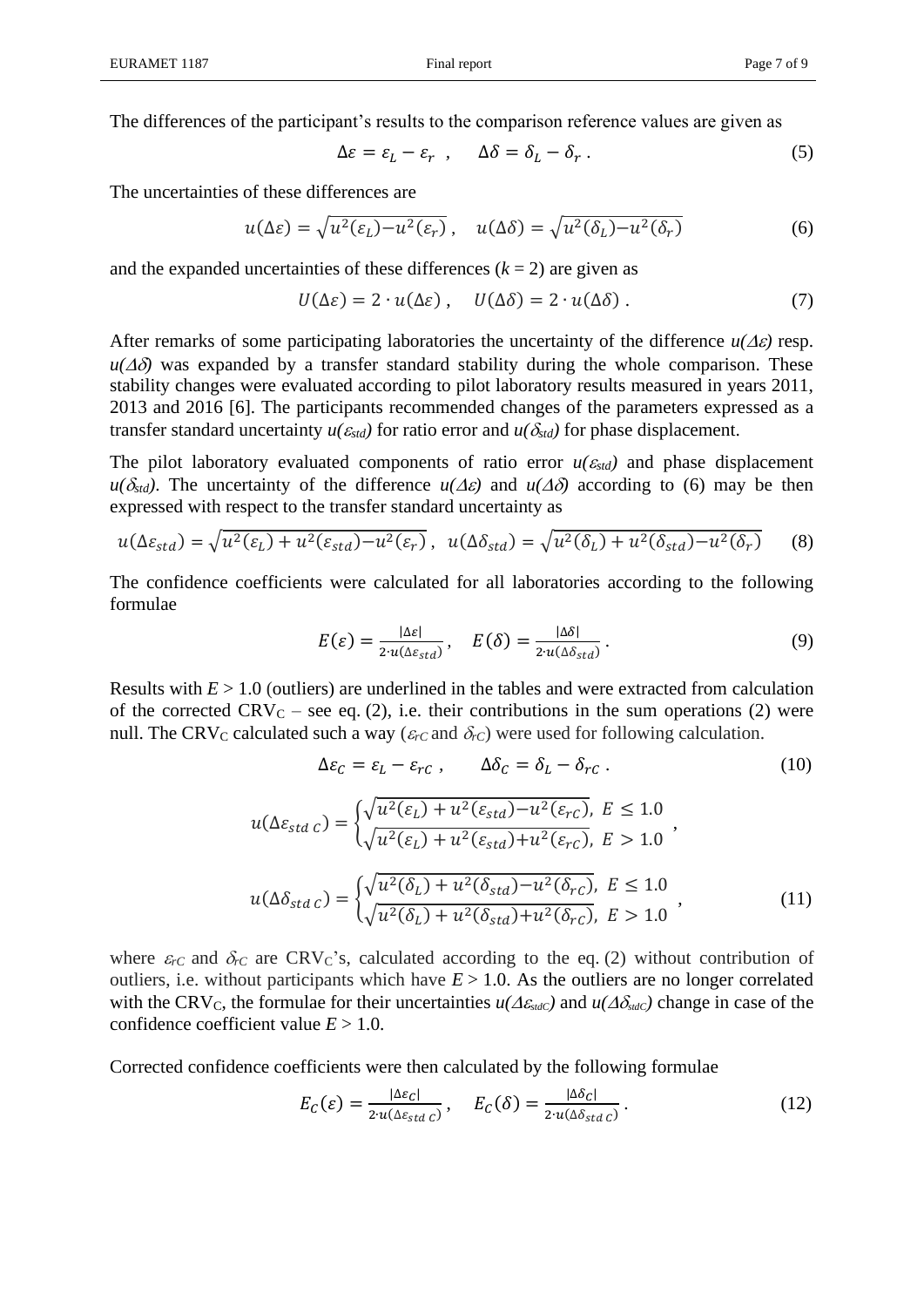# **6.2. Results of the comparison**

# **1. Annex 1**

At the first step the CRVs ( $\varepsilon$  and  $\delta$ ), their uncertainties ( $u(\varepsilon_r)$ ) and  $u(\delta_r)$ ), and confidence coefficients ( $E(\varepsilon)$  and  $E(\delta)$ ) were calculated for all participating laboratories according to (2) up to (9). Results of this calculation are in Annex 4 TAB A4-1. Results of individual laboratories and the CRV  $\varepsilon_r$  (ppm) and  $\delta_r$  (µrad) (weighted mean) with results of all labs are shown in tables Annex 1 A1-1 to A1-4. The transfer standard uncertainties  $u(\epsilon_{std})$  and  $u(\delta_{std})$ are shown in table A1-5.

At the second step laboratories with  $E > 1.0$  were excluded from the calculation of the CRVs ( $\varepsilon_{rC}$  and  $\delta_{rC}$ ) and their uncertainties ( $u(\varepsilon_{rC})$  and  $u(\delta_{rC})$ ). Then the  $\Delta \varepsilon_c$ ,  $\Delta \delta_c$ ,  $u(\Delta \varepsilon_{stdC})$ ,  $u(\Delta \delta_{stdC})$ , *EC*(*ε*) and *EC*(*δ*) are calculated. The differences  $\Delta$ *ec*,  $\Delta$ *δc* (see eq. (10),  $u(\Delta \epsilon_{std}$ *,*  $u(\Delta \delta_{std}$ ) - see eq. (11) and  $E_C(\varepsilon)$ ,  $E_C(\delta)$  - see eq. (12) are shown in the tables A1-6 to A1-9. In these tables, the values with  $E_C > 1.0$  are underlined and red highlighted. Uncertainties of the outliers  $(u(\Delta \epsilon_{stdC})$  and  $u(\Delta \delta_{stdC})$  were calculated according to eq. (11), for the case  $E > 1.0$ .

# **2. Annex 2**

Graphical representation of results is given on pages 2 up to 114. The differences between  $\varepsilon_L$ , resp.  $\delta_L$  and CRV<sub>C</sub> ( $\varepsilon_{rC}$  and  $\delta_{rC}$ ), i.e. the values  $\Delta \varepsilon_c$  and  $\Delta \delta_c$ , are plotted on the vertical axis where vertical abscissas demonstrate expanded uncertainties of these differences  $2 \cdot u(\Delta \epsilon_{stdC})$ and  $2 \cdot u(\Delta \delta_{stdC})$  according to eq. (11).

# **3. Annex 3**

Uncertainty budgets of individual laboratories are given on pages pages 3 up to 35.

# **4. Annex 4**

Calculations were performed in Excel 2010.

In the table A4-1 are given calculations of references values  $\varepsilon_r$  and  $\delta_r$  (CRV) and their uncertainties  $u(\epsilon_r)$  and  $u(\delta_r)$  of all laboratories according to (2) and (3). Further is there given calculation of differences  $\Delta \varepsilon$  and  $\Delta \delta$  between results of individual laboratories and the reference value according to (5) and uncertainties of these differences  $u(\Delta \epsilon_{std})$  and  $u(\Delta \delta_{std})$ according to (8) with transferstandard uncertainty. Calculation of confidence coefficients  $E(\varepsilon)$ and  $E(\delta)$  when transfer standard uncertainties  $u(\epsilon_{std})$  and  $u(\delta_{std})$  are taken in to account – see (9) are also given. Results of laboratories with  $E(\epsilon) > 1.0$  and  $E(\delta) > 1.0$  are underlined and red highlighted.

In the table A4-2 are given calculations of the CRV<sub>C</sub> ( $\varepsilon$ <sub>rC</sub> and  $\delta$ <sub>rC</sub>) values calculated from results of these laboratories whose confidence coefficients  $E(\varepsilon) \leq 1.0$  or  $E(\delta) \leq 1.0$ . Calculations are performed according to (10) up to (12). The table A4-3 serves for automatic data plots in the excel graphs.

*Note:* Individual results were processed gradually as they have been delivered by individual laboratories.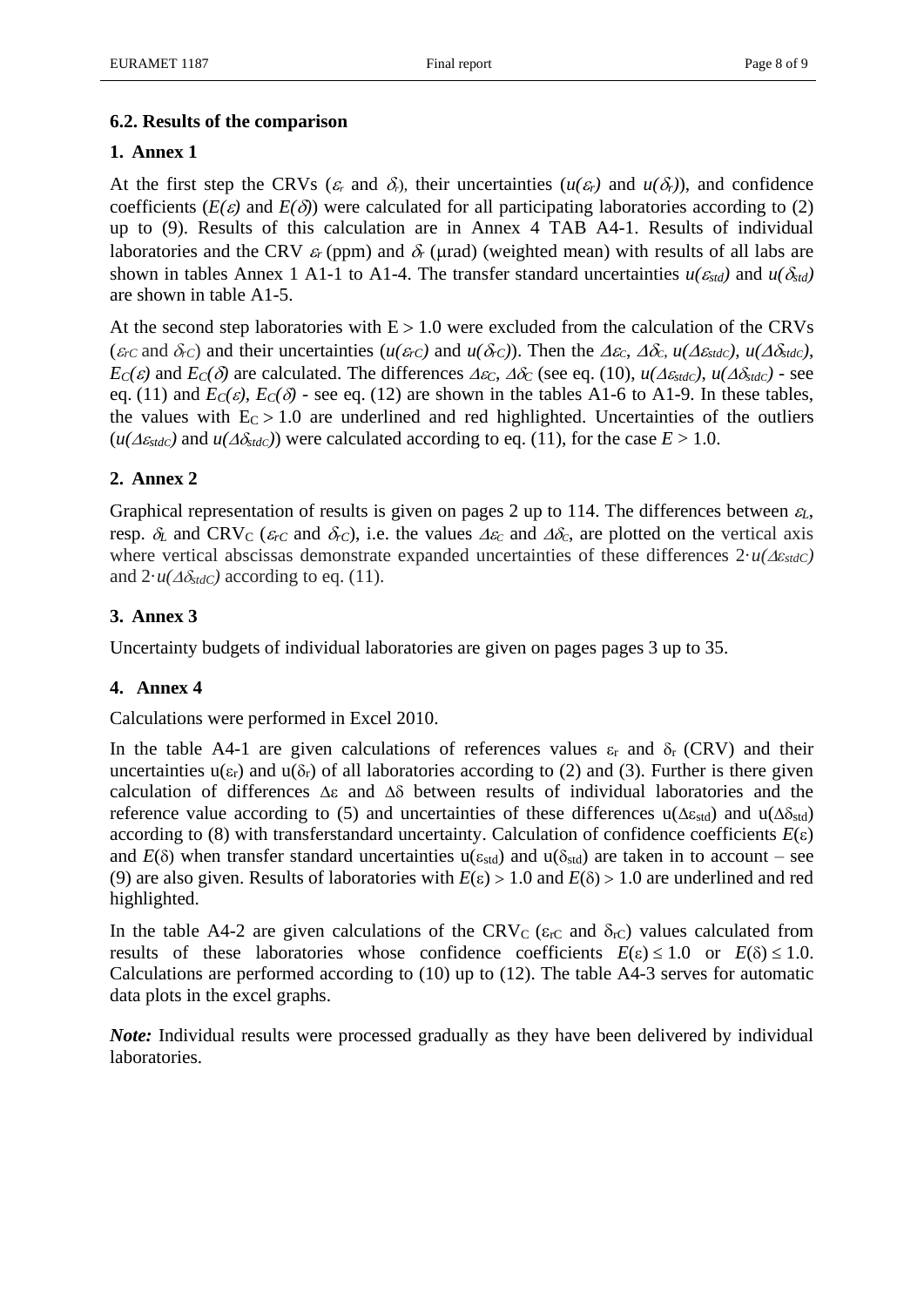# **5. Conclusion**

15 national European laboratories took part at the comparison. A standard instrument current transformer I 523 with transformation ratios of (4; 5; 6; 8 and 10) kA/5 A, class 0.05, rated real burden of 15 VA served as a transferstandard. Ratio error  $\varepsilon$  and phase displacement  $\delta$ were measured at 56 measuring points.

Results of the comparison were processed according to equations (1) to (12). Eq. (6) for the uncertainty of the difference between the results of individual participating laboratories and CRV is derived in [5]. After discussion among some participants it was recommended to expand eq. (6) by a transfer standard uncertainty, caused by time instability of its parameters during the comparison, see eq. (8). The transfer standard uncertainty was determined as the biggest error difference measured by the pilot laboratory in years 2011, 2013 and 2016 [6].

Three laboratories were limited in their maximum current to 5 kA, three other laboratories measured up to 8 kA, and only four laboratories were able to measure up to the maximum current of 12 kA.

All participants provided their results with measurement uncertainties and uncertainty budget. The typical reported uncertainties varied between  $(5 \text{ and } 20) \cdot 10^{-6}$  for the ratio error and between  $(10 \text{ and } 40)$  urad for the phase displacement.

Out of the total number of 760 results of  $E(\varepsilon)$  and the same number of results of  $E(\delta)$  there were only 32 results for ratio error  $\varepsilon$  with  $E(\varepsilon) > 1$ , and 26 results for phase displacement  $\delta$ where  $E(\delta) > 1$ . Since the predominant majority of the results have  $E \le 1.5$  (there is only one case where  $E = 1.9$ ), the comparison can be considered as successful.

#### **References:**

- [1] B. A. Globa, B. V. Zakharov and V. A. Khizhinskaya, "Laboratory class 0.05 instrument transformer up to 10000 A," *Izmeritel'naya Tekhnika*, No. 1, pp. 46-47, January 1965.
- [2] European co-operation for accreditation (EA) publication on references EA-4/02 "Expression of the uncertainty of measurement in calibration", December 1999.
- [3] R. Styblíková, K. Draxler and B. Jeckelmann: Comparison of voltage ratio standards. Final report of Euromet project 599.
- [4] S. Harmon and L. Henderson, "EUROMET Projects 473 & 612: Comparison of current transformers," *NPL Report TQE 4*, March 2009.
- [5] Cox M. G.: The Evaluation of Key Comparison Data. Metrologia 39, pp. 589-595, 2002.
- [6] K. Draxler at al: International Comparison of Instrument Current Transformers up to 10 kA at 50 Hz Frequency. CPEM 2016.